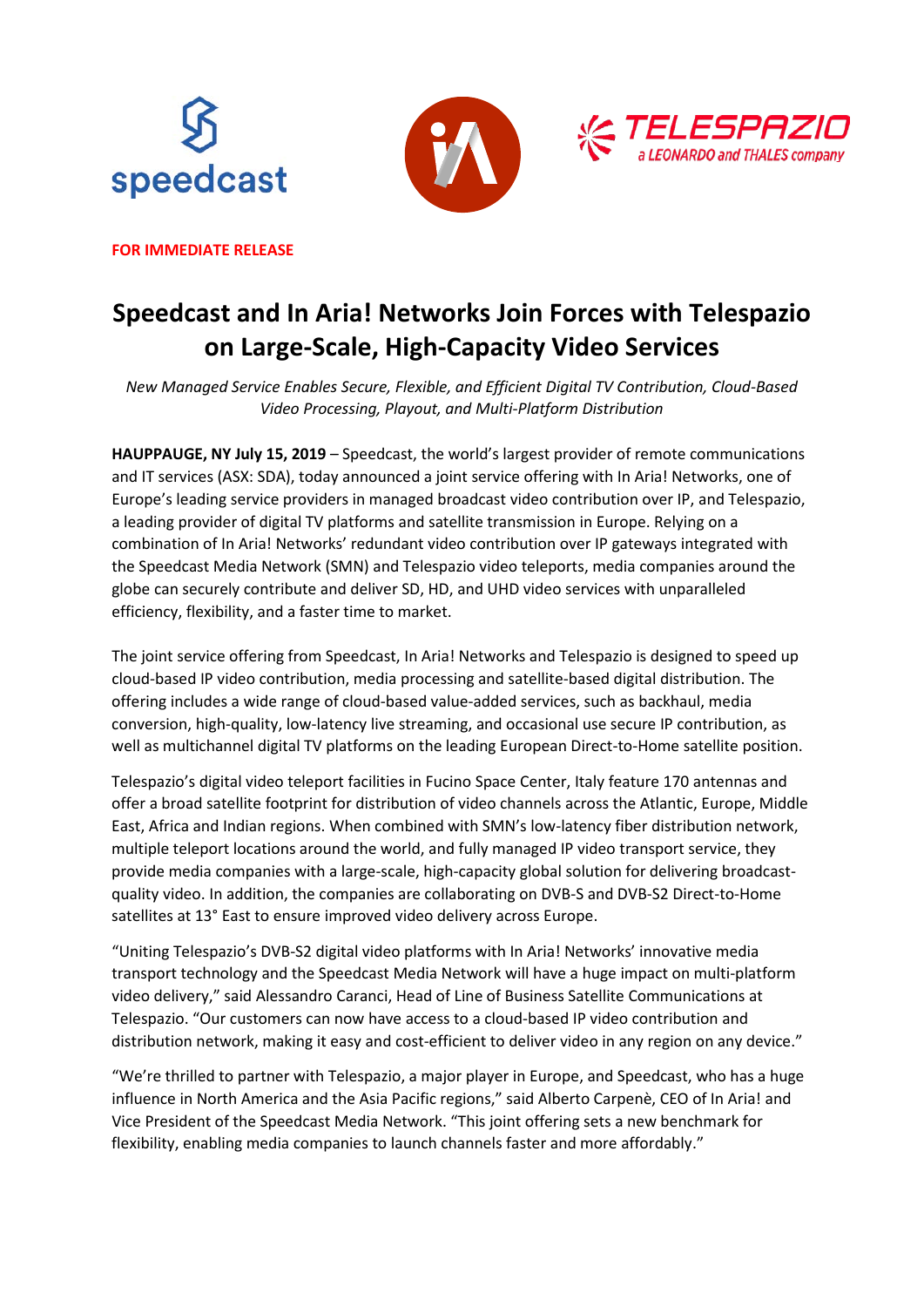# speedcast





"Joining forces with Telespazio and In Aria! Networks allows us to address a critical growing need in the media market for hybrid video services," said Erwan Emilian, Executive Vice President of Enterprise and Emerging Markets at Speedcast. "This partnership represents the fastest and most efficient way to backhaul video feeds, the widest network capacity for video distribution, and the broadest portfolio of value-added services, including cloud-based playout and media processing up to the satellite distribution on various satellites."

-end-

For more information about Speedcast's capabilities, please contact [marketing@speedcast.com.](mailto:marketing@speedcast.com)

## **About Speedcast International Limited**

Speedcast International Ltd (ASX: SDA) is the world's largest remote communications and IT services provider. The company delivers critical communications solutions through its multi-access technology, multi-band and multi-orbit network of 80+ satellites and an interconnecting global terrestrial network, bolstered by extensive local support from 40+ countries. Speedcast is uniquely positioned as a strategic partner, tailoring communications, IT and digital solutions to meet customer needs and enable business transformation. The company provides managed information services with differentiated technology offerings, including cybersecurity, crew welfare, content solutions, data and voice applications, IoT solutions and network systems integration services. With a passionate customer focus and a strong safety culture, Speedcast serves more than 3,200 customers in over 140 countries in sectors such as Maritime, Energy, Mining, Enterprise, Media, Cruise, Humanitarian and Government. Learn more at [www.speedcast.com.](http://www.speedcast.com/)

Speedcast® is a trademark and registered trademark of Speedcast International Limited. All other brand names, product names, or trademarks belong to their respective owners. © 2019 Speedcast International Limited. All rights reserved.

### **About In Aria! Limited**

In Aria! Networks is a leading live & secure video transport provider with its flagship Ottvideo CDN managed video transport network. The company developed a secure proprietary protocol over UDP and a Video Routing OS that helps service providers replace costly MPLS, 1+1 fiber dedicated networks and satellite contribution video links for low latency fully lossless broadcast and surveillance video contribution and distribution to media headends and surveillance video analytics clouds. In Aria! Networks Live CDN is powered by OttvideoOS, the video routing stack with MpegTS, RTSP and SDI Inputs and Outputs running on different proprietary networking gear, virtual machines and carrier grade equipment. In Aria! Networks is focused on changing the way professional live video is distributed and consolidated globally, with a more efficient, faster, and flexible software based "over the top" approach. OttvideoOS is currently in use by many leading Media Organizations, Content Providers, TV Headends and Cloud Video Analytics vendors. Learn more at: [www.inaria.me](http://www.inaria.me/)

In Aria! and OttvideoOS are trademarks of In Aria! Limited. All other brand names, product names, or trademarks belong to their respective owners.